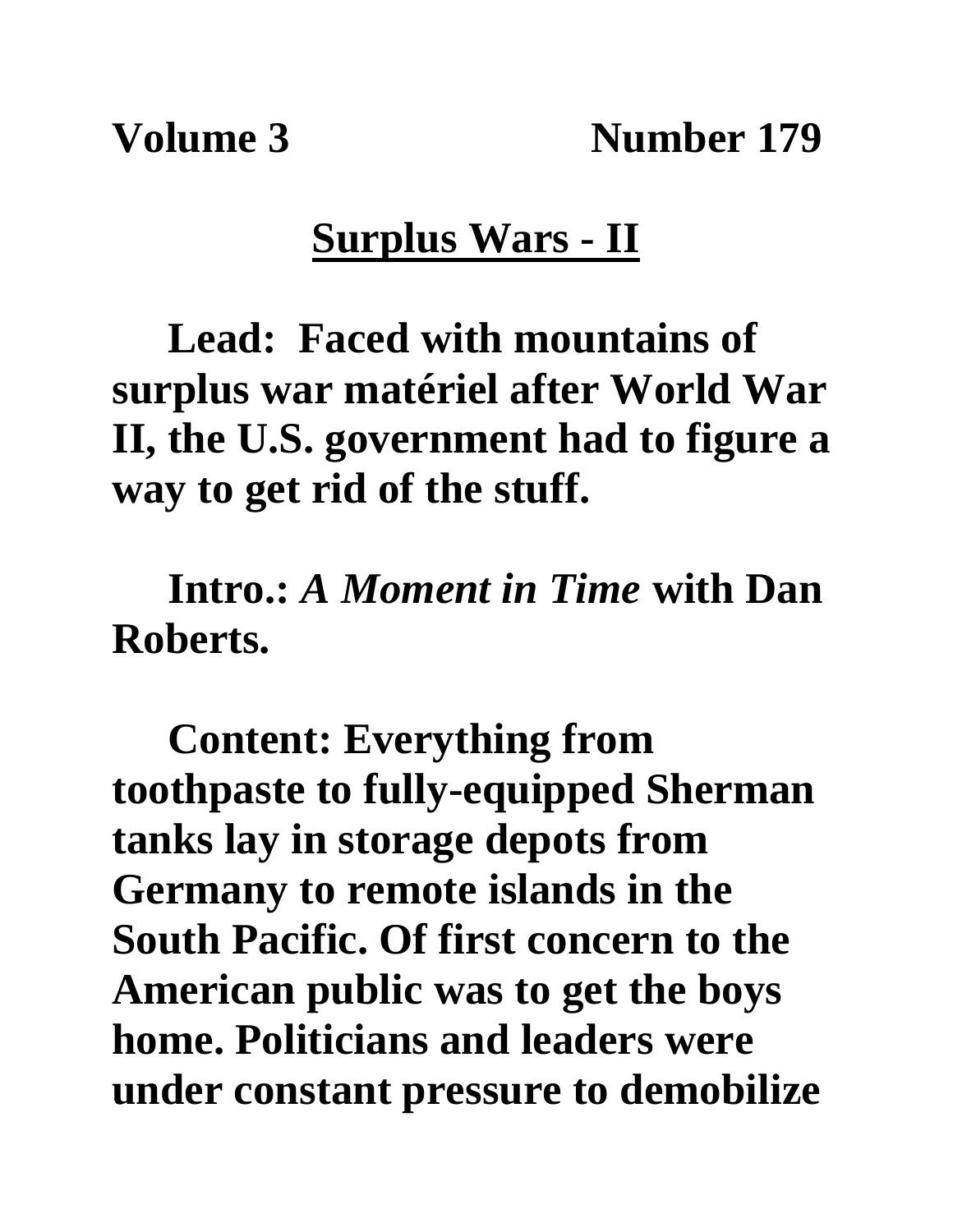**the troops, and at first little thought was given to the millions of tons of supplies with which the war had been won. In the rush to feed, house, clothe, and arm 15 million active duty personnel, few plans had been laid dispose of the matériel they had used in the fight.** 

**The first solution was to dispose of tons of supplies by destruction. Barges of island surplus were towed out to sea and sunk. Thousands of vehicles were bulldozed into the ground. P-51 Mustangs were tossed over a ravine on Okinawa because visiting brass might ask questions. Yet the mountains of surplus were so immense that even this creative disposal was not able to handle it all. The State Department**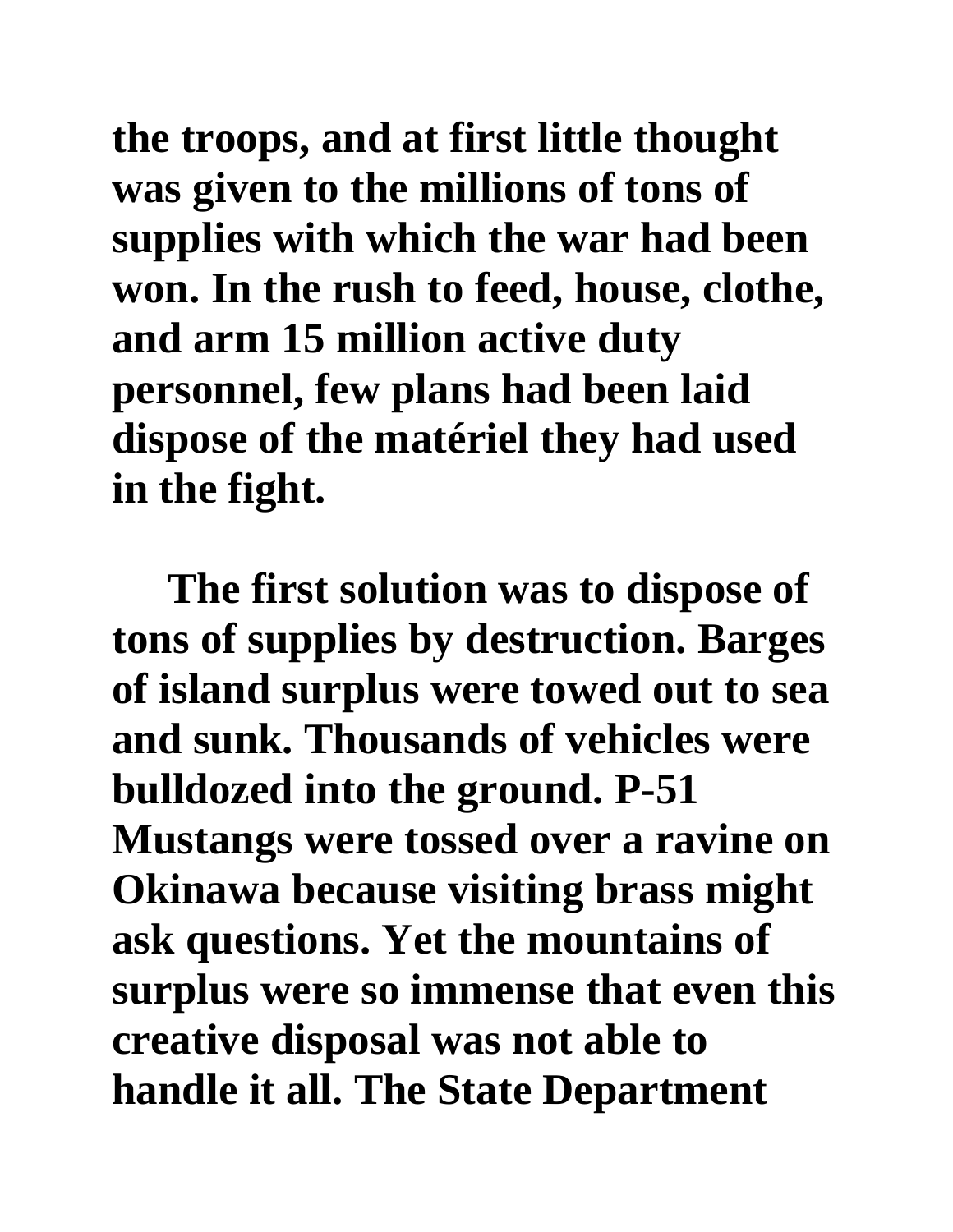**sold entire bases including buildings and the fixtures inside, to friendly governments.** 

**At home the principal agency in charge of surplus sales was the War Assets Administration, WAA. Its energetic chief, Maj. General Robert Littlejohn hammered away at an inventory worth \$34 billion, which arrived in torrents and seemed only to be sold in dribbles.**

**Surplus airplanes were sold for scrap and ended life as razor blades. They were bought as service stations and diners along the roads of America. Barrage balloons were cut into pup tents and raincoats. Bureaucrats had to figure out ways of getting rid of**